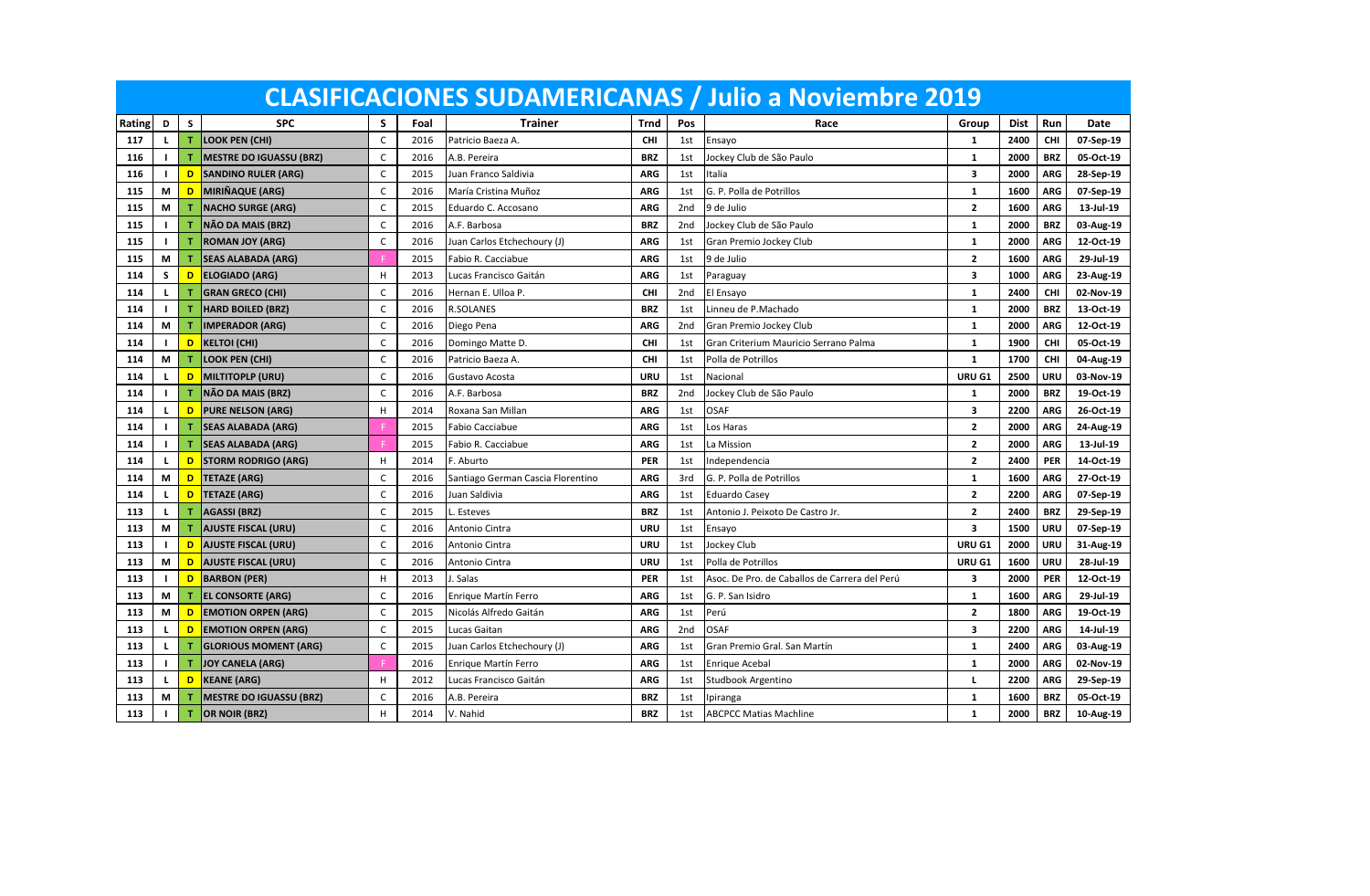| 112 | М            |   | <b>ATILA THE KING (BRZ)</b>      | C            | 2016 | D. Antunes                  | <b>BRZ</b> | 2nd | Ipiranga                         | $\mathbf{1}$            | 1600 | <b>BRZ</b> | 15-Sep-19 |
|-----|--------------|---|----------------------------------|--------------|------|-----------------------------|------------|-----|----------------------------------|-------------------------|------|------------|-----------|
| 112 |              | D | <b>CAP BON (URU)</b>             | C            | 2016 | Gustavo Vergara             | <b>URU</b> | 1st | Nacional                         | URU G1                  | 2500 | URU        | 03-Nov-19 |
| 112 | s            |   | <b>CONSUL AMERICAN (BRZ)</b>     | H            | 2011 | G.J. Santos                 | <b>BRZ</b> | 1st | Marcio Correa de Toledo          | 3                       | 1200 | <b>BRZ</b> | 29-Jul-19 |
| 112 | М            | D | <b>DANCING AGAIN (ARG)</b>       | $\mathsf{C}$ | 2015 | Miguel A. Alfaro            | <b>ARG</b> | 2nd | Perú                             | $\mathbf{2}$            | 1800 | <b>ARG</b> | 26-Oct-19 |
| 112 |              | D | <b>EL ANIMADOR (CHI)</b>         | C            | 2015 | Carlos Urbina H.            | <b>CHI</b> | 1st | Ejercito De Chile                | L                       | 2000 | <b>CHI</b> | 26-Oct-19 |
| 112 | L            | т | <b>EMITERIO (ARG)</b>            | C            | 2015 | Pablo Gabriel Guerrero      | <b>ARG</b> | 1st | Copa de Oro                      | $\mathbf{1}$            | 2400 | <b>ARG</b> | 27-Oct-19 |
| 112 | L.           |   | <b>GALAXY RUNNER (BRZ)</b>       | C            | 2015 | Ad. Menegolo                | <b>BRZ</b> | 1st | João Borges Filho                | $\mathbf{2}$            | 2400 | <b>BRZ</b> | 13-Oct-19 |
| 112 | L            | т | <b>GALAXY RUNNER (BRZ)</b>       | C            | 2015 | Ad. Menegolo                | <b>BRZ</b> | 2nd | Antonio J. Peixoto De Castro Jr. | $\overline{2}$          | 2400 | <b>BRZ</b> | 21-Sep-19 |
| 112 |              |   | <b>GEORGE WASHINGTON (BRZ)</b>   | C            | 2015 | Esteves                     | <b>BRZ</b> | 1st | Dezesseis de Julho               | $\overline{2}$          | 2000 | <b>BRZ</b> | 07-Sep-19 |
| 112 | М            | D | <b>LAUDA AIR (ARG)</b>           | $\mathsf C$  | 2016 | Pedro Nickel Filho          | <b>ARG</b> | 2nd | Gran Premio Dos Mil Guineas      | $\mathbf{1}$            | 1600 | <b>ARG</b> | 03-Aug-19 |
| 112 | М            | т | NÃO DA MAIS (BRZ)                | $\mathsf C$  | 2016 | A.F. Barbosa                | <b>BRZ</b> | 1st | Jõao Adhemar de Almeida Prado    | $\mathbf{1}$            | 1600 | <b>BRZ</b> | 04-Aug-19 |
| 112 |              | D | <b>NASTIA (ARG)</b>              |              | 2016 | Roberto M. Bullrich         | <b>ARG</b> | 1st | Gran Premio Selección            | 1                       | 2000 | <b>ARG</b> | 14-Jul-19 |
| 112 | L            | т | <b>SENSACIONALE (USA)</b>        | H            | 2012 | A. Vasquez                  | <b>PER</b> | 1st | Santorin                         | $\overline{\mathbf{3}}$ | 2800 | PER        | 19-Oct-19 |
| 112 |              | D | <b>SOY TORMENTOSO (ARG)</b>      | C            | 2015 | Rodolfo Britos              | <b>ARG</b> | 3rd | <b>OSAF</b>                      | 3                       | 2200 | <b>ARG</b> | 14-Jul-19 |
| 112 |              |   | <b>TAMBURO DI ORO (CHI)</b>      | H            | 2014 | Guillermo Aguirre A.        | CHI        | 1st | Invierno Sergio del Sante M.     | 3                       | 2000 | <b>CHI</b> | 23-Aug-19 |
| 112 | S            | D | <b>TARSINO (ARG)</b>             | C            | 2015 | José Luis Pedernera         | <b>ARG</b> | 2nd | Paraguay                         | 3                       | 1000 | <b>ARG</b> | 07-Sep-19 |
| 112 | М            | D | <b>TOKERAU (CHI)</b>             | $\mathsf C$  | 2016 | Juan C. Silva S.            | <b>CHI</b> | 1st | Dos Mil Guineas                  | $\mathbf{1}$            | 1600 | <b>CHI</b> | 18-Aug-19 |
| 111 | М            | D | <b>AMIGUITO CALIFICADO (ARG)</b> | C            | 2016 | Juan Franco Saldivia        | <b>ARG</b> | 1st | Miguel Cané                      | $\mathbf{2}$            | 1600 | <b>ARG</b> | 13-Oct-19 |
| 111 | s            | т | <b>CALZONETTI (ARG)</b>          | C            | 2016 | María Fernández Alvarez     | <b>ARG</b> | 1st | Gran Premio Suipacha             | $\mathbf{1}$            | 1000 | <b>ARG</b> | 27-Jul-19 |
| 111 | М            | т | <b>DON PALCO (ARG)</b>           | C            | 2016 | Juan Carlos Etchechoury (J) | <b>ARG</b> | 1st | Ensayo                           | 3                       | 1800 | <b>ARG</b> | 14-Sep-19 |
| 111 | L            |   | <b>FANTASIOSO (ARG)</b>          | C            | 2015 | Juan Carlos Etchechoury (J) | <b>ARG</b> | 2nd | Copa de Oro                      | $\mathbf{1}$            | 2400 | <b>ARG</b> | 10-Aug-19 |
| 111 | М            | D | <b>FREE MANDATE (CHI)</b>        | C            | 2016 | Carlos Urbina H.            | <b>CHI</b> | 1st | Domingo 2º Herrera Martinez      | $\overline{2}$          | 1500 | <b>CHI</b> | 29-Sep-19 |
| 111 |              | т | <b>GRAN GRECO (CHI)</b>          | $\mathsf{C}$ | 2016 | Hernan E. Ulloa P.          | <b>CHI</b> | 2nd | Nacional Ricardo Lyon            | $\mathbf{1}$            | 2000 | <b>CHI</b> | 19-Sep-19 |
| 111 | $\mathbf{I}$ | D | MILTITOPLP (URU)                 | $\mathsf{C}$ | 2016 | Gustavo Acosta              | URU        | 2nd | Jockey Club                      | URU G1                  | 2000 | URU        | 04-Aug-19 |
| 111 | М            | т | <b>MUY GRACIOSO (CHI)</b>        | $\mathsf C$  | 2016 | Patricio Baeza A.           | CHI        | 2nd | Polla de Potrillos               | $\mathbf{1}$            | 1700 | CHI        | 06-Oct-19 |
| 111 | М            | т | <b>OLYMPIC JOLTEON (BRZ)</b>     | С            | 2016 | R. Solanes                  | <b>BRZ</b> | 2nd | Jõao Adhemar de Almeida Prado    | 1                       | 1600 | <b>BRZ</b> | 28-Sep-19 |
| 111 | М            | D | <b>SEÑOR DON (ARG)</b>           | C            | 2016 | Ricardo A. Cardon           | <b>ARG</b> | 4th | G. P. Polla de Potrillos         | $\mathbf{1}$            | 1600 | <b>ARG</b> | 04-Sep-19 |
| 111 | М            | D | <b>SEÑOR DON (ARG)</b>           | $\mathsf C$  | 2016 | Ricardo A. Cardon           | <b>ARG</b> | 1st | Polla de Potrillos               | 3                       | 1600 | <b>ARG</b> | 12-Oct-19 |
| 111 |              |   | <b>SEÑOR DON (ARG)</b>           | C            | 2016 | Ricardo A. Cardon           | <b>ARG</b> | 3rd | Gran Premio Jockey Club          | $\mathbf{1}$            | 2000 | <b>ARG</b> | 07-Sep-19 |
| 111 | s            |   | <b>STRATEGOS (ARG)</b>           | $\mathsf{C}$ | 2015 | Juan L. Justo               | <b>ARG</b> | 1st | Refinado Tom                     | L                       | 1200 | <b>ARG</b> | 26-Jul-19 |
| 111 | $\mathbf{I}$ |   | <b>TAKSIM (BRZ)</b>              | C            | 2015 | C. Morgado Neto             | <b>BRZ</b> | 2nd | Dezesseis de Julho               | $\overline{2}$          | 2000 | <b>BRZ</b> | 26-Jul-19 |
| 111 | п            | т | <b>TOPLUCKY (CHI)</b>            | C            | 2015 | Patricio Baeza A.           | <b>CHI</b> | 2nd | Invierno Sergio del Sante M.     | 3                       | 2000 | CHI        | 06-Oct-19 |
| 111 | -1           | т | <b>TOPLUCKY (CHI)</b>            | C            | 2015 | Patricio Baeza A.           | CHI        | 1st | <b>Agustin Edwards Ross</b>      | 3                       | 2000 | <b>CHI</b> | 30-Aug-19 |
| 111 | М            | D | <b>WIND OF CHANGE (BRZ)</b>      | C            | 2015 | J.C. Sampaio                | <b>BRZ</b> | 1st | Itajara                          | L                       | 1500 | <b>BRZ</b> | 08-Sep-19 |
| 111 | L            | D | YAREK (USA)                      | H            | 2016 | . Suarez                    | PER        | 1st | Comercio                         | 3                       | 2300 | PER        | 18-Aug-19 |
| 111 | L            | D | <b>YAREK (USA)</b>               | H            | 2016 | J. Suarez                   | <b>PER</b> | 2nd | Independencia                    | $\overline{2}$          | 2400 | <b>PER</b> | 29-Jul-19 |